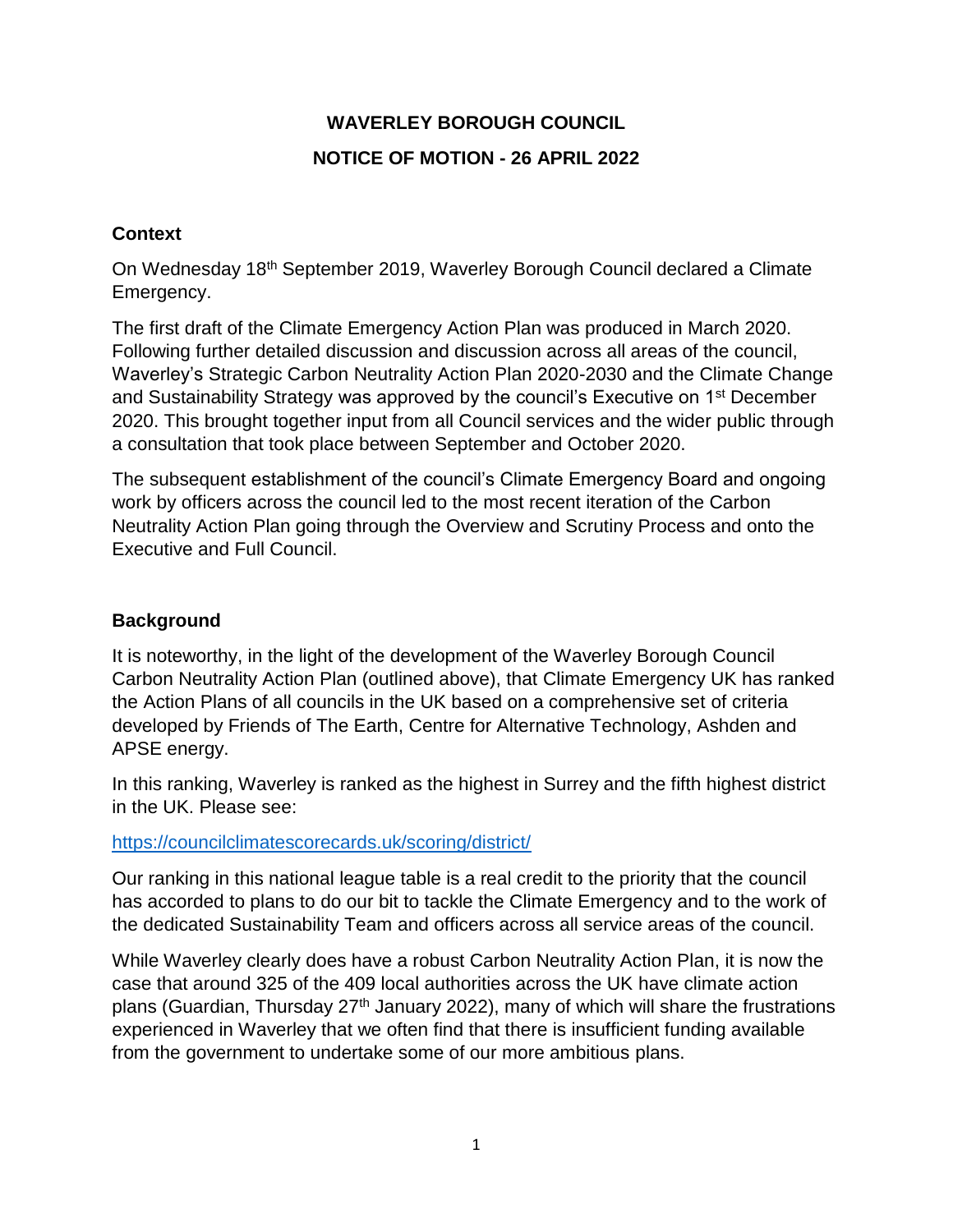It is clear that in future years, actions taken by the council will be scored as well as the robustness of the plans. While this will, in part, be dependent on the will of the council and the priority accorded to tackling climate change, it will be significantly dependent on funding. We, as an Executive, have often discussed how the government has consistently ignored cross-party attempts to secure funding for councils with action plans for a trajectory to carbon neutrality.

From the position of being a council with a clear trajectory to net zero carbon, we are in a position to call for the introduction of legislation to fund councils with plans to reduce their carbon footprint. It is clear that what is needed is a framework which ensures that, where a council has a robust and costed climate emergency action plan showing a trajectory to net zero carbon emissions, there is grant funding provided by the government to cover the cost of introducing the measures in the plan. This lies behind the motion which follows, calling for immediate legislation to provide funding for councils with robust and costed action plans for carbon reduction trajectories by means of a 100% government grant.

#### **Motion**

Waverley Borough Council **notes that**:

- 197 countries, including the UK agreed the Glasgow Climate Pact at the end of the COP26 talks held in the UK between 31<sup>st</sup> October and 12<sup>th</sup> November;
- the UK government's Sixth Carbon Budget set in law a climate change target, proposing to cut emissions by 78% by 2035 compared to 1990 levels;
- an overwhelming majority of councils in the UK have now declared a climate emergency;
- around 80% of local authorities across the UK now have climate action plans;
- many councils are now finding considerable challenges in funding their climate action plans because of financial pressures.

#### Accordingly,

#### **Waverley Borough Council**

- **writes to the Secretary of State for Levelling Up, Communities and Local Government requesting a meeting to agree funding to facilitate Waverley Borough Council's trajectory to carbon neutrality by 2030;**
- **calls on the government to legislate immediately to provide 100% grant funding for all councils with robust and costed action plans for reductions in carbon emissions to net zero;**
- **calls on the government to engage with the Local Government Association to develop detailed criteria for the additional government grant funding for councils with a robust and costed trajectory to net zero carbon emissions;**